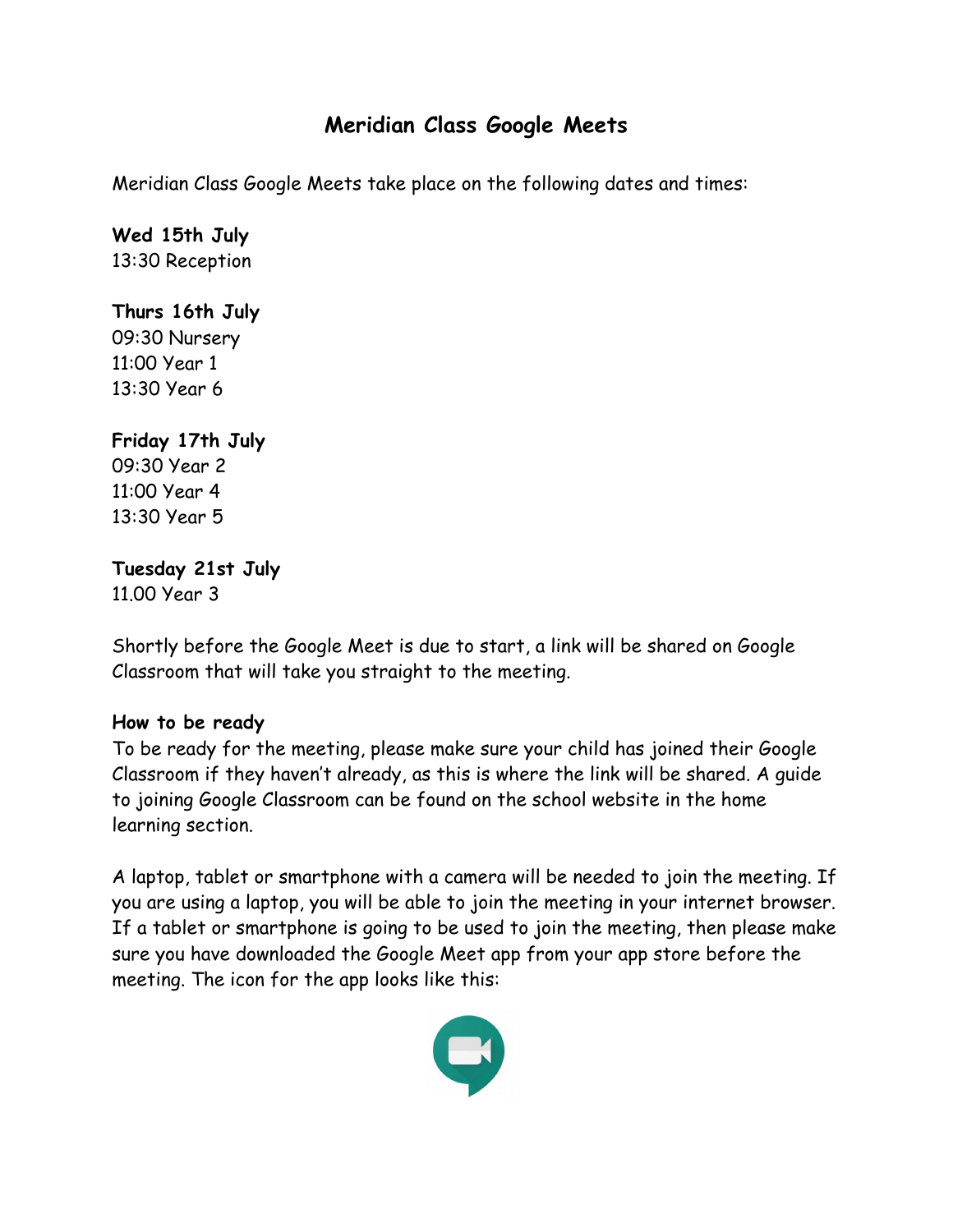If you plan on joining the meeting using the Google Meet app, please make sure it is logged in to your school Google Account. This is so we know we only have Meridian children joining the meeting! To do this:

### **If you are opening the app for the first time:**

- 1. Open the app.
- 2. Click Continue
- 3. You might be asked to let the app access your camera and microphone. Please allow this.
- 4. You will be asked to select a Google account. Your school Google account might already be there to select from. If not, click 'Add another account' and enter your school Google account details.

### **If you already have the app on your device:**

- 1. Open the app.
- 2. Click the menu button in the top right (it looks like three lines)
- 3. A Google username should be displayed in the top left. If it's your school Google account, you don't need to do anything. Brilliant!
- 4. If it's not, click on the username.
- 5. Click 'Add another account'.
- 6. Enter your school Google account details.

#### **How to join the meeting**

Go to Google Classroom a few minutes before your meeting is about to start. Your teacher will have posted a link to the meeting. Click on the link.

If you are using a laptop, the meeting will open up in your browser. If you are using a tablet or smartphone, the meeting will open up in the app.

Click 'join now'.